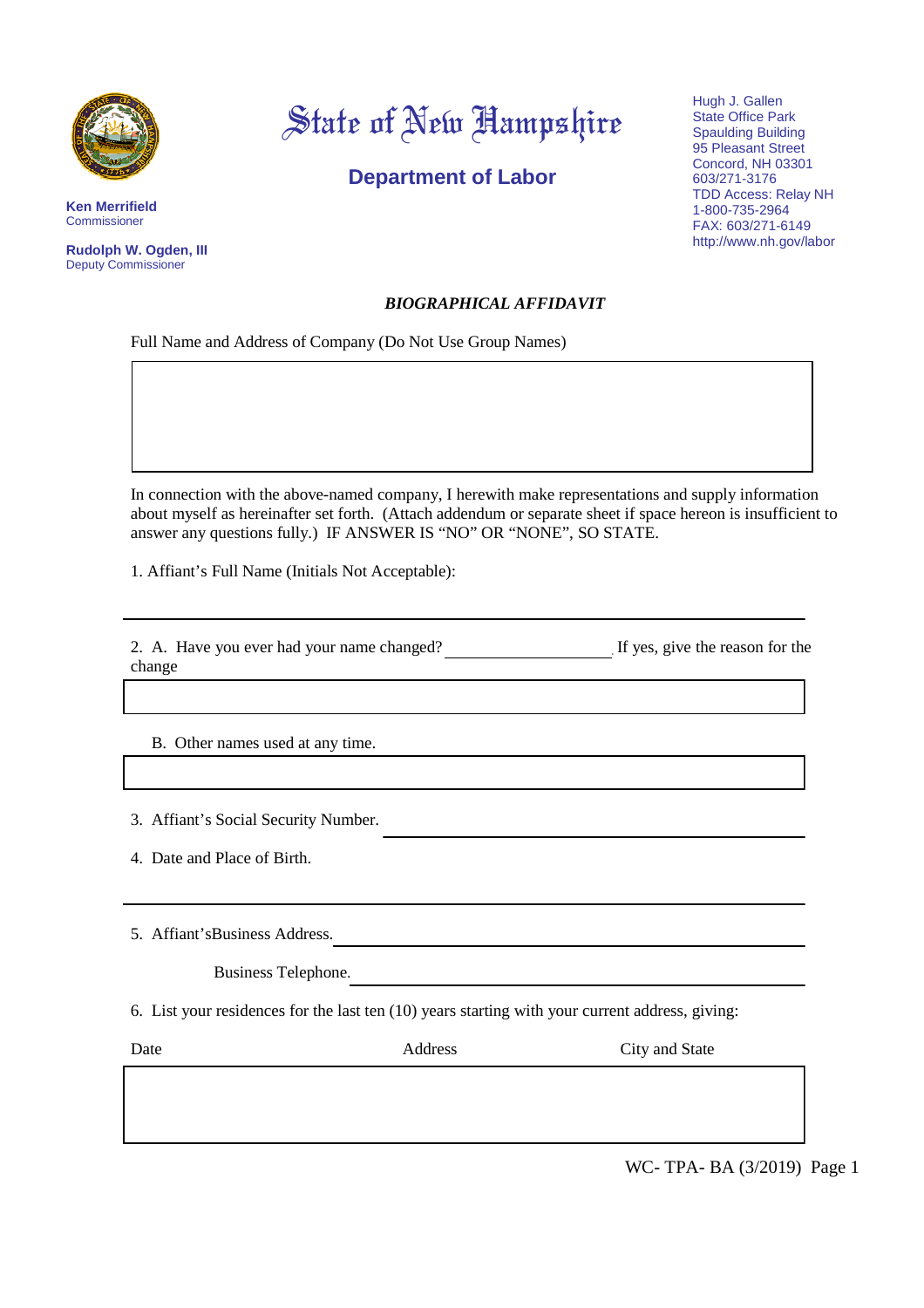7. Education: Dates, Names, Locations and Degrees.

College:

Graduate Studies:

Other:

8. List memberships in Professional Societies and Associations.

9. Present or Proposed Position with the Applicant Company.

10. List complete employment record (up to and including present jobs, positions, directorates or officerships) for the past twenty (20) years, giving:

DATES EMPLOYER AND ADDRESS TITLE

| 11. Present employer may be contacted.                                   | $ $   YES   | $\overline{\phantom{0}}$ NO | (Check One) |  |  |
|--------------------------------------------------------------------------|-------------|-----------------------------|-------------|--|--|
| Former employer may be contacted.                                        | $ $ $ $ YES | $\vert$ $\vert$ NO          | (Check One) |  |  |
| 12. A. Have you ever been in a position, which required a fidelity bond? |             |                             |             |  |  |
| If any claims were made on the bond, give details.                       |             |                             |             |  |  |

WC- TPA- BA (3/2019) Page 2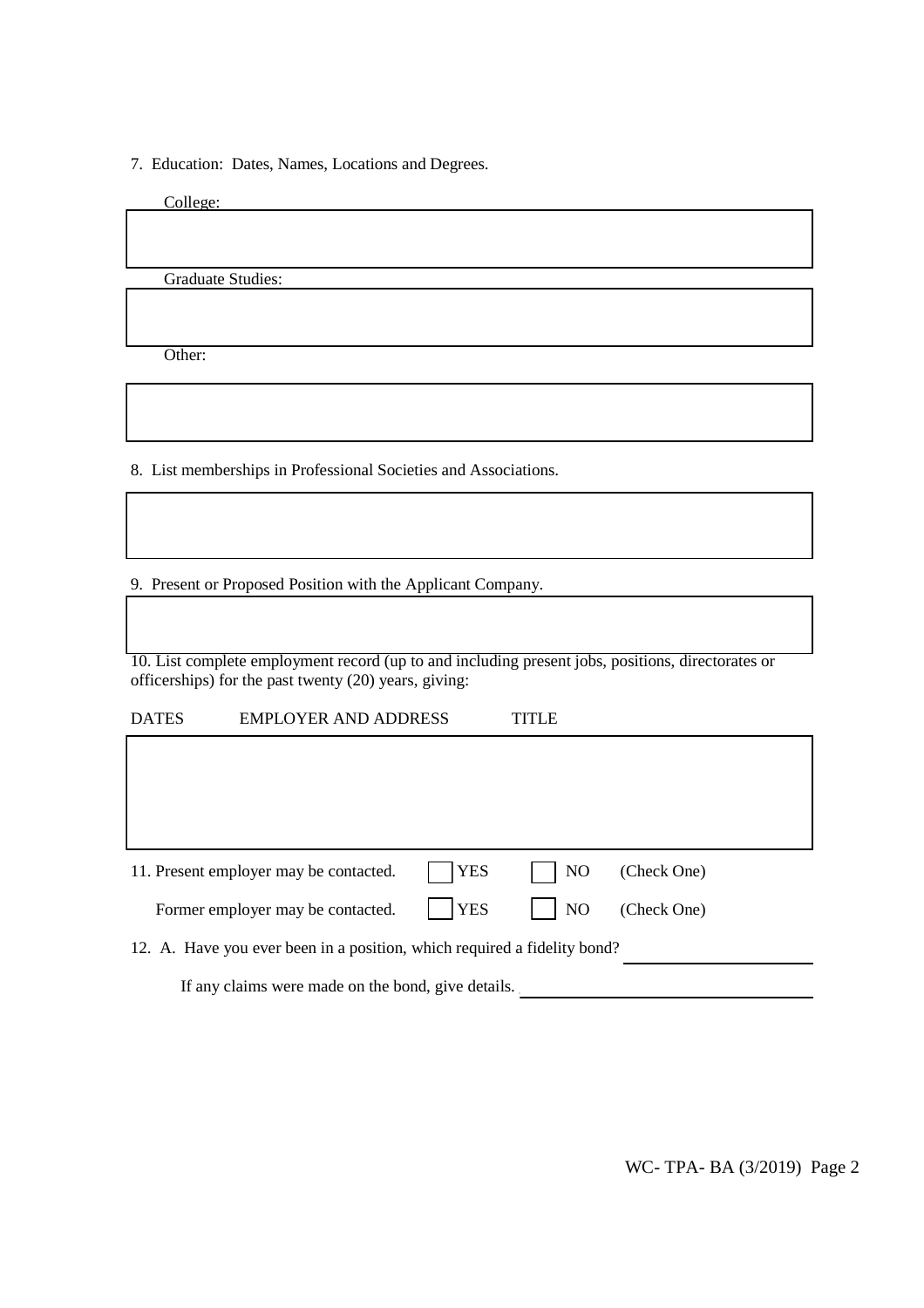B. Have you ever been denied an individual or position schedule fidelity bond, or have a bond canceled or revoked?

If yes, give details.

13. List any professional, occupational and vocational licenses issued by any public or governmental licensing agency or regulatory authority, which you presently hold or have held in the past (state date license issued, issuer of license, date terminated, reason for termination).

14. During the last ten (10) years, have you ever been refused a professional, occupational or vocational license by any public or governmental licensing agency or regulatory authority, or has any such license held by you ever been suspended or revoked?

If yes, give details:

15. List any insurers in which you control directly or indirectly or own legally or beneficially 10% or more of the outstanding stock (in voting power).

16. Will you or members of your immediate family subscribe to or own, beneficially or of record, shares of stock of the applicant insurance company or its affiliates?

17. Have you ever been adjudged a bankrupt?

WC- TPA- BA (3/2019) Page 3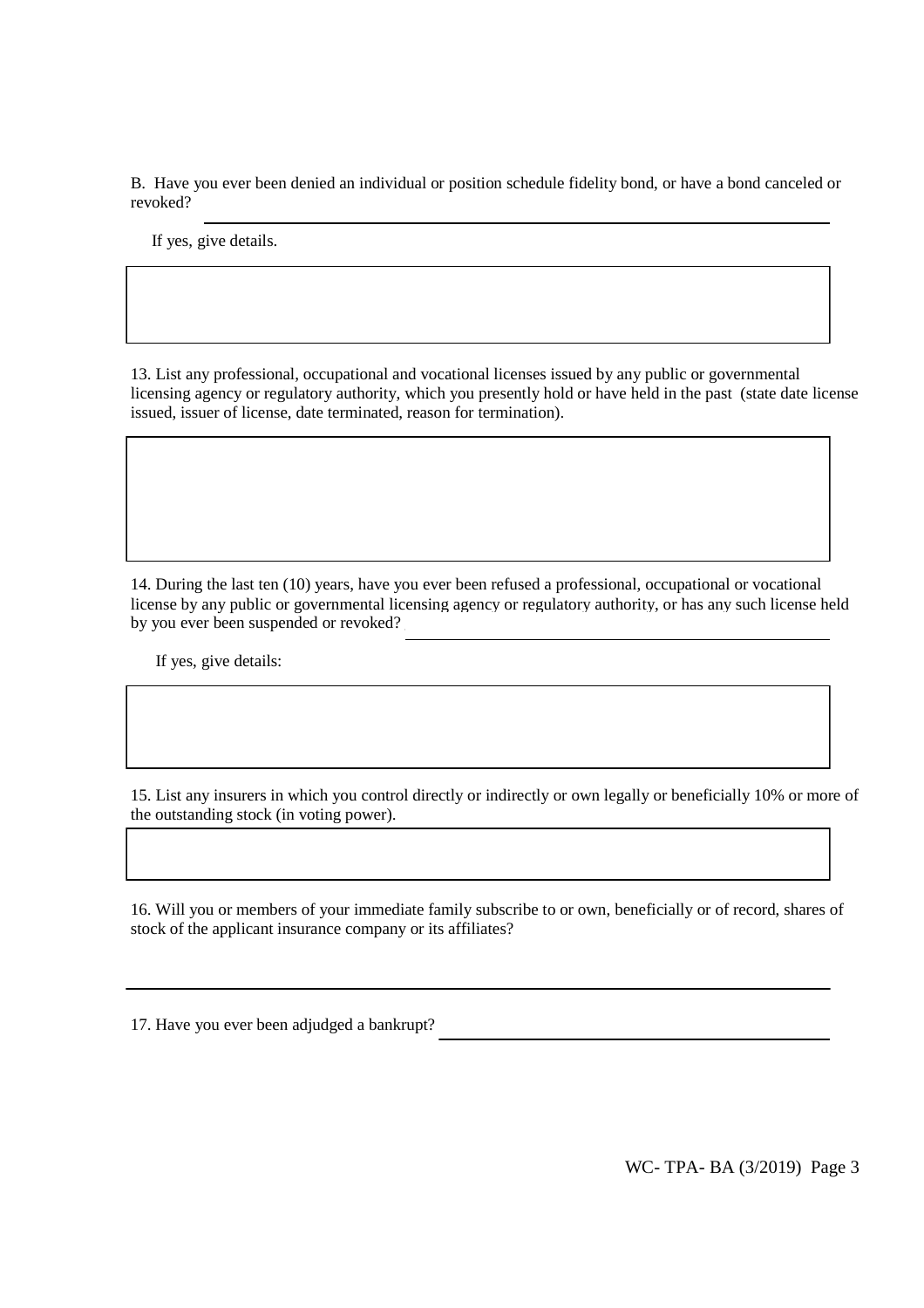18. A. Have you ever been convicted or had a sentence imposed or suspended or had pronouncement of a sentence suspended or been pardoned for conviction of or pleaded guilty or nolo contend ere to an information or indictment charging any felony, or charging a misdemeanor involving embezzlement, theft, larceny, or mail fraud, or charging violation of any corporate securities statute or any insurance law, or have you been subject of any disciplinary proceedings of any federal or state regulatory agency?

If yes, give details.

B. Has any company been so charged, allegedly as a result of any action or conduct on your part?

 $\Box$ 

 $\Box$ 

 $\overline{\mathcal{L}}$  , and the contribution of the contribution of the contribution of the contribution of the contribution of the contribution of the contribution of the contribution of the contribution of the contribution of the

 $\Box$ 

If yes, give details.

19. Have you ever been an office, director, trustee, investment committee member, key employee, or controlling stockholder of any insurer which, while you occupied any such position or capacity with respect to it, became insolvent or was placed under supervision or in receivership, rehabilitation, liquidation or conservatorship?

20. Has the certificate of authority or license to do business of any insurance company of which you were an officer or director or key management person ever been suspended or revoked while you occupied such position?

If yes, give details.